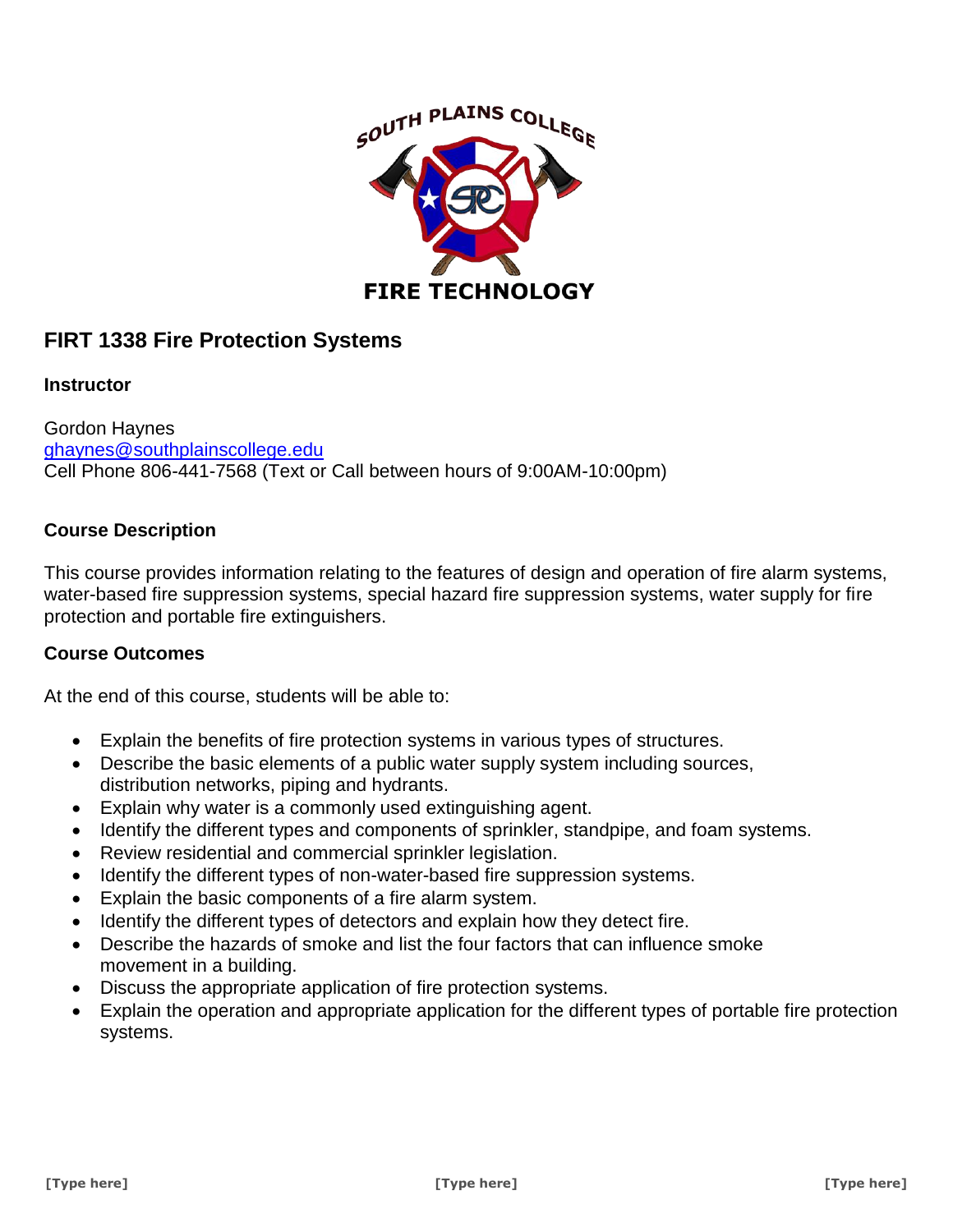

**Title:** *Fire Detection and Suppression Systems* **Edition:** 5 **Publisher:** IFSTA **ISBN:** 9780879395995

# **Lesson Home**

Every lesson has a 'Lesson Home' folder that introduces the Lesson and lists what is required to successfully complete the lesson.

## **Course Components**

The *Fire Protection Systems* course is made up of the numerous graded and ungraded activities listed here.

#### **Graded Assessments**

- Discussion Forums
- Practice Exercises
- Quizzes
- Assignments

#### **Ungraded Activities**

• Reading Assignments

## **Grades**

The following table shows the graded assessment types contained within this course and the assigned weighting used to determine the final course grade:

| <b>Graded Assessment Types</b> | Weights (%) |
|--------------------------------|-------------|
| <b>Discussions</b>             | 33%         |
| Assignments                    | 33%         |
| <b>Quizzes</b>                 | 34%         |
| Total:                         | 100%        |